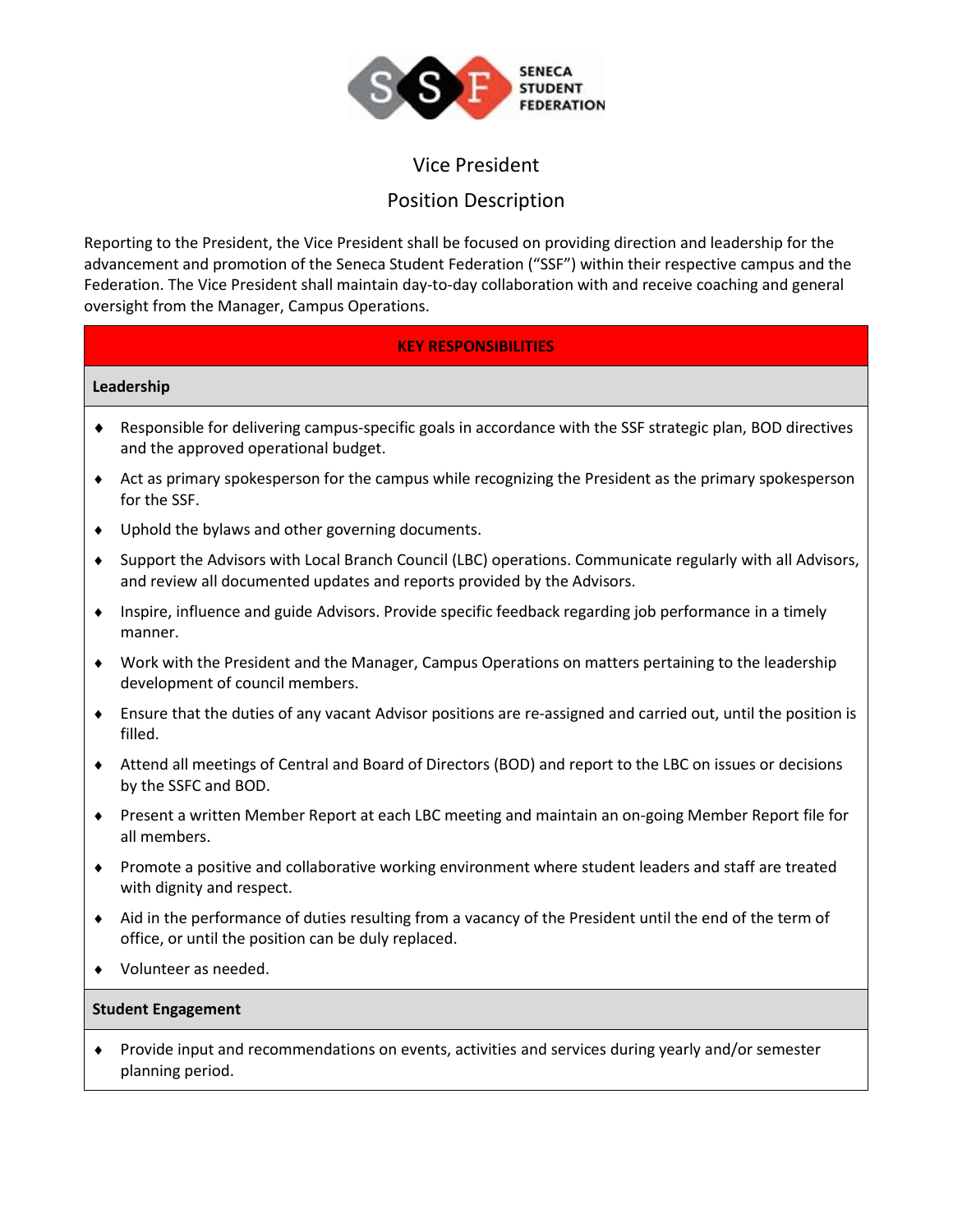

## Position Description

- Review post-mortem of events reports and make recommendations to address areas of improvement.
- Actively engage with students to promote SSF services, clubs, activities, and initiatives. Conduct classroom visits as directed.
- Support and participate in student council sponsored activities.
- Develop, maintain, and advance relationships with representatives at all levels of the Federation, community partners, and Seneca's faculty and staff.
- Encourage students to be actively involved with the Student Federation.

#### **Advocacy**

- Proactively engage with Seneca students to identify and understand their concerns and suggestions.
- Provide guidance and advice to students in a responsive and discreet manner on SSF services, nonacademic, and academic issues.
- Document advocacy initiatives and follow through as needed.
- Regularly meet with the campus senior members of staff, representing the views of students.
- Provide input on governing bylaws, policies and procedures.

#### **Financial**

 Working in collaboration with the Manager, Campus Operations, monitor expenses, maintaining limits and controls under the allocated campus operating budget.

#### **Committee Involvement**

- $\triangleleft$  Attend and be a voting member at the meetings.
- Call, chair and develop agendas for council meetings of the LBC. Send the approved LBC minutes (within five (5) business days after approval) to the Manager, Members Service to be uploaded on the SSF website. Post information on date, time and place of council meetings immediately, but no less than 48 hours in advance. Maintain an archive of all council meeting minutes and attachments.
- Attend the Annual General meeting.
- Represent the SSF on the Ancillary Fees Protocol Committee
- ◆ Represent the SSF on the Alcohol Events Committee.
- Act as a student representative on at least one College committee.
- Participate in a designated committee as requested or appointed.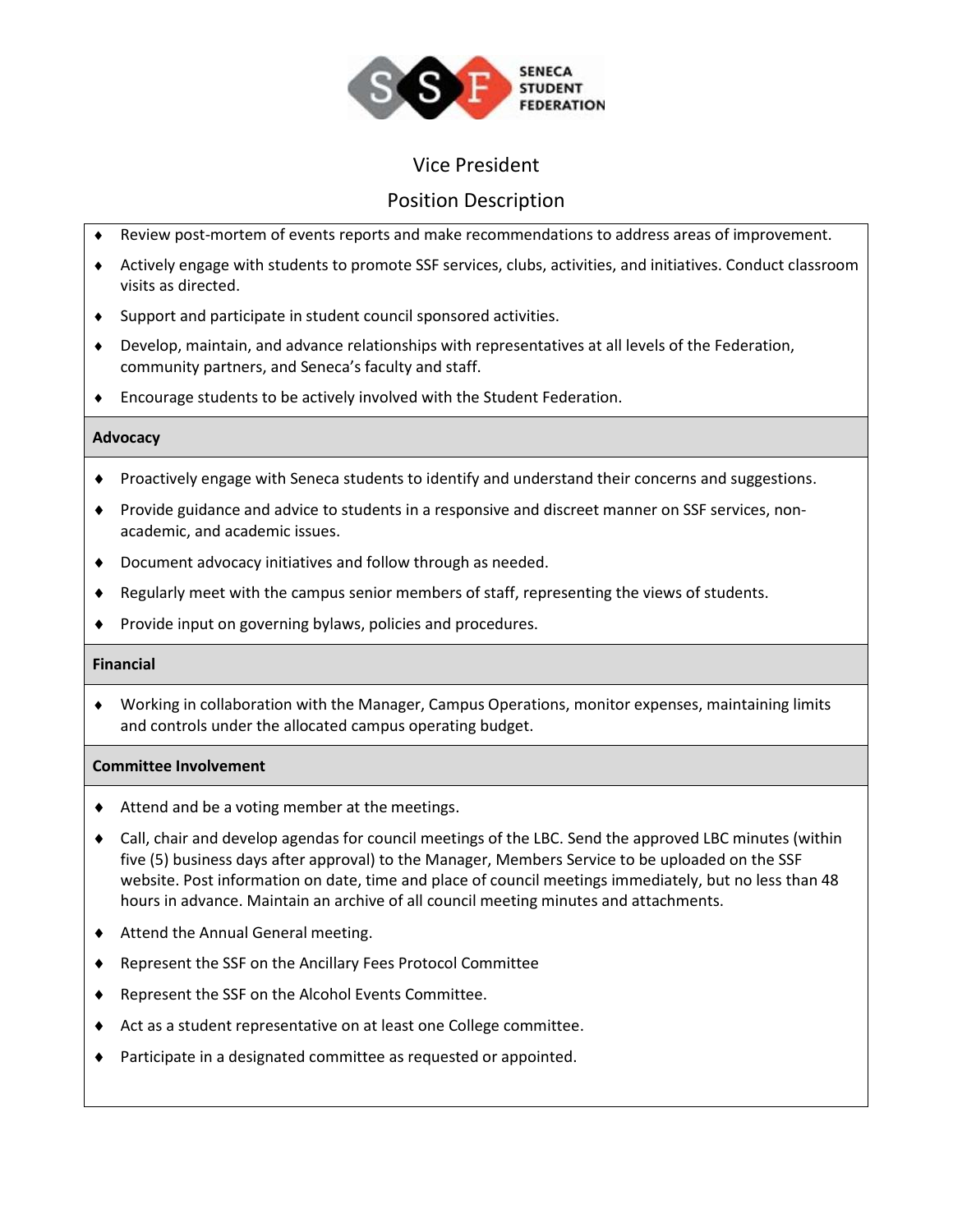

# Position Description

### **REQUIREMENTS**

- Act in accordance with the SSF by-laws, policies, and procedures and in compliance with College policies.
- Required twenty (20) hours per week which includes mandatory attendance for committee meetings.
- $\blacklozenge$  Maintain office hours between 9:00 am  $-5:00$  pm Monday through Friday
- Work during evenings and weekends when necessary, occasionally travelling to attend conferences and training
- Ensure that the Vice President-elect is oriented to their new position including but not limited to, preparation of Transition Report.
- Participate in training and development sessions offered. Submit conference report as requested to the President.

### **QUALIFICATIONS**

- Council member on any Local Branch Council for a minimum of 2 semesters (including the current semester).
- SSF Board of Directors for a minimum of 2 semesters within the past 18 months.
- A current member of the Seneca Student Federation.
- ◆ Current or cumulative GPA 2.5

### **LEARNING OUTCOMES**

After completing the work experience gained in this role, the Vice President will be able to:

- 1. Analyze issues, risks and limitations and develop, implement and problem solve effective strategies to achieve mutually acceptable outcomes.
- 2. Recommend and develop support strategies to facilitate the integration of principles in the decisionmaking process.
- 3. Promote and assess adherence to policies, procedures, principles, and practices as they relate to best practices in student government and governance and are for the greatest good of the organization.
- 4. Implement strategies to support principles associated with the organization's integrative initiatives and evaluate their effectiveness.
- 5. Evaluate pertinent information to assess the rationale behind decision-making.

#### **ESSENTIAL EMPLOYABILITY SKILLS**